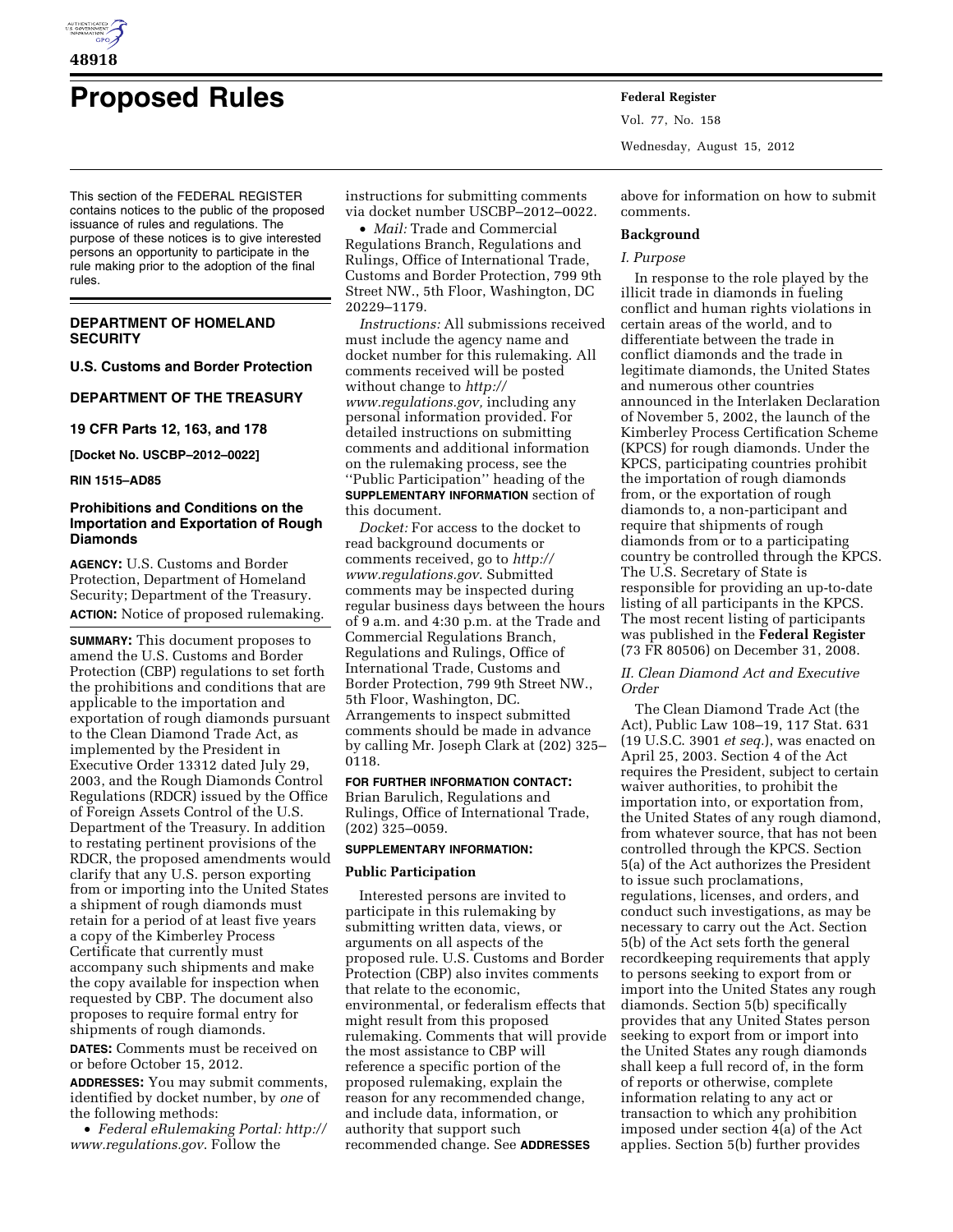that such person may be required to furnish such information under oath, including the production of books of account, records, contracts, letters, memoranda, or other papers, in the custody or control of such person. In addition to CBP having the authority to apply the customs laws to import violations of the Act, section 8 authorizes CBP and U.S. Immigration and Customs Enforcement (ICE), as appropriate, to assess penalties and enforce the export laws and regulations. *See also* 15 CFR 30.70. Therefore, pursuant to section 8, CBP may assess penalties for export recordkeeping violations. However, CBP notes that the penalties under 19 U.S.C. 1509(a)(1)(A) do not apply to recordkeeping requirements for export documents.

On July 29, 2003, the President issued Executive Order 13312 (published in the **Federal Register** (68 FR 45151) on July 31, 2003) to implement the Act, effective for rough diamonds imported into, or exported from, the United States on or after July 30, 2003.

# *III. Existing Regulations and Requirements*

CBP notes that persons importing into or exporting from the United States a shipment of rough diamonds must comply with the requirements of CBP, the Office of Foreign Assets Control (OFAC) of the Department of the Treasury (part 592 of title 31 of the Code of Federal Regulations (31 CFR part 592)), and the U.S. Census Bureau (15 CFR part 30). Such persons should also be aware of any relevant Internet postings, guidance documents, or **Federal Register** notices issued by the U.S. Department of State. Also, it should be noted that ICE can take enforcement action on illegally imported and exported rough diamonds. *See* 19 U.S.C. 3907. Examples of the other government requirements are provided below.

OFAC, acting pursuant to Executive Order 13312 and delegated authority, published in the **Federal Register** (69 FR 56936) the Rough Diamonds Control Regulations (RDCR) (31 CFR part 592) as a final rule on September 23, 2004.

Among the requirements set forth in the RDCR is that all shipments of rough diamonds imported into, or exported from, the United States must be accompanied by an original Kimberley Process Certificate. *See* 31 CFR 592.301(a)(1).The RDCR also requires, pursuant to 31 CFR 592.502, that all importers and exporters of rough diamonds file an annual report with the U.S. Department of State regarding their import and/or export activity and stockpile information.

The U.S. Census Bureau issued notices on December 12, 2005, and April 3, 2007, respectively entitled ''Notice of Request for Faxed Submission of Kimberley Process Certificates'' and ''Revised Notice of Request for Faxed Submission of Kimberley Process Certificates,'' requiring importers, brokers, and parties involved in the export of rough diamonds to immediately fax their Kimberley Process Certificates (including voided certificates) to the U.S. Census Bureau upon clearance of their shipments into the commerce of the United States by CBP or upon export of their shipments from the United States, as applicable.

#### **Explanation of Amendments**

CBP is proposing to amend the CBP regulations to set forth the prohibitions and conditions that are applicable to the importation into, and the exportation from, the United States of rough diamonds pursuant to the Act, Executive Order 13312, and the RDCR. This document proposes to add a new § 12.152 to 19 CFR part 12 to set forth these prohibitions and conditions.

Because CBP (along with ICE, OFAC, and the U.S. Department of State) is involved in the administration and enforcement of the import and export requirements relating to rough diamonds, CBP believes that it is appropriate and in the interests of the trading community to restate in the CBP regulations certain of the entry, export, and recordkeeping requirements currently set forth in the RDCR. The RDCR, at 31 CFR 592.301, requires any person importing a shipment of rough diamonds to have the original Kimberley Process Certificate at the time of importation and to present it if demanded by CBP. The RDCR further requires the ultimate consignee to retain the original Certificate for at least five years from the date of importation and to present it to CBP upon demand. *See*  31 CFR 592.301. CBP is proposing to restate these requirements in new § 12.152 and to explicitly incorporate recordkeeping requirements that are implicitly included in the RDCR. Because any person importing a shipment of rough diamonds is required to have the original Certificate at the time of importation (per 31 CFR 592.301), CBP is proposing to amend the regulations to clarify that the Kimberley Process Certificate, which accompanies each shipment, is an entry record that must be maintained for a period of at least five years from the date of importation. Accordingly, the importer must make a copy of the Kimberley Process Certificate available for

examination at the request of CBP during that time period. CBP also proposes to specifically add the Kimberley Process Certificate in its Interim (a)(1)(A) list in section IV of the Appendix to part 163 of title 19 of the Code of Federal Regulations (19 CFR). *See* 19 CFR 163.1(f), 163.3 and 163.4.

In accordance with section 5(b) of the Act, CBP is also proposing to require any U.S. persons exporting from the United States a shipment of rough diamonds to retain a copy of the Kimberley Process Certificate accompanying each shipment for a period of at least five years from the date of exportation and make the copy available for examination at the request of CBP. *See* 19 U.S.C. 3904(b).

CBP believes that these recordkeeping requirements will assist it in verifying whether importations of rough diamonds are properly controlled by the KPCS. The legal authority for these proposed requirements are discussed in further detail in the following discussion of each of the paragraphs in proposed new § 12.152, and new § 163.2(b), and the amendments to the Interim (a)(1)(A) list in section IV of the Appendix to part 163.

# Paragraph (a)

Paragraph (a) provides a brief summary of the KPCS, the Act, Executive Order 13312, and the RDCR. Paragraph (a) also indicates that persons importing into, or exporting from, the United States a shipment of rough diamonds must comply with the requirements of CBP, OFAC, and the U.S. Census Bureau.

# Paragraph (b)

Paragraph (b) sets forth certain definitions of terms derived from 19 U.S.C. 3902, section 3 of the Act, Annex I of the Kimberley Process Certification Scheme, and subpart C of the RDCR (subpart C of 31 CFR part 592).

#### Paragraph (c)

Paragraph (c) reflects the requirement in § 592.301 of the RDCR (31 CFR 592.301) that a shipment of rough diamonds imported into, or exported from, the United States, must be accompanied by an original Kimberley Process Certificate.

#### Paragraph (d)

Pursuant to the authority provided in 19 U.S.C. 1484 and 1498(a)(1)(B), paragraph (d) requires formal entry when importing a shipment of rough diamonds.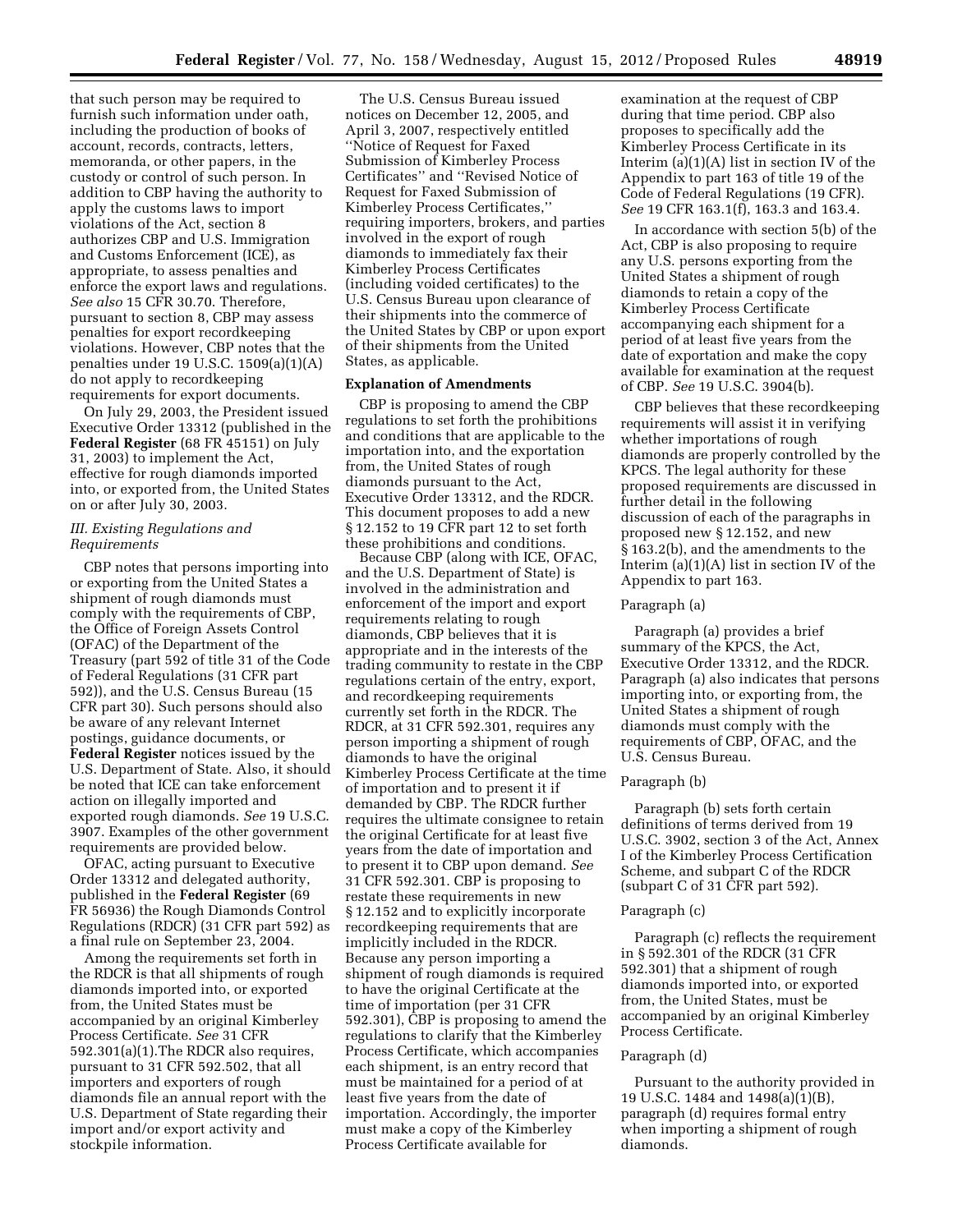# Paragraph (e)

Pursuant to the authority provided in 19 U.S.C. 1484(a)(1)(A), paragraph (e) requires brokers, importers, and filers making entry of a shipment of rough diamonds into the United States to either submit through CBP's Automated Broker Interface (ABI) system the unique identifying number of the Kimberley Process Certificate accompanying the shipment or, for non-ABI entries, indicate the certificate number on the CBP Form 7501, Entry Summary, on each applicable line item.

# Paragraph (f)

Paragraph (f)(1) reflects the requirement in 31 CFR 592.301 that the ultimate consignee of a shipment of rough diamonds imported into the United States must retain the original Kimberley Process Certificate for a period of at least five years from the date of importation and must present the certificate to CBP upon request.

Paragraph (f)(2) reflects the requirement that the U.S. person importing into the United States a shipment of rough diamonds must retain a copy of the Kimberley Process Certificate for a period of at least five years from the date of importation and present the copy to CBP upon request, pursuant to section 5(b) of the Act as well as § 163.4, CBP regulations (19 CFR 163.4), which provides that (with certain exceptions not applicable here) any record required to be made, kept, and rendered for examination and inspection by CBP under § 163.2 or any other provision of this chapter must be kept for five years from the date of entry, if the record relates to an entry, or five years from the date of the activity which required creation of the record. Section 163.2 identifies importers as persons who must maintain records and render those records for examination by CBP. The Kimberley Process Certificate is a record required for the entry of merchandise, within the meaning of 19 U.S.C. 1509(a)(1)(A) and 19 CFR 163.1(a).

Similarly, paragraph (f)(3) requires any U.S. person exporting a shipment of rough diamonds from the United States to retain a copy of the Kimberley Process Certificate for a period of at least five years from the date of exportation and to present the copy to CBP upon request. This provision is being proposed in accordance with section 5(b) of the Act.

The requirements set forth in paragraphs (f)(2) and (3) are further supported by §§ 501.601 and 592.501 of the OFAC regulations (31 CFR 501.601 and 592.501), which provide, in

pertinent part, that every person engaging in any transaction subject to the RDCR and other provisions of 31 CFR chapter V shall keep a full and accurate record of each such transaction engaged in, and such record shall be available for examination for at least five years after the date of such transaction.

In addition, CBP is proposing to amend part 163 by adding to § 163.2(c) a paragraph stating that any U.S. person exporting from the United States any rough diamonds must retain a copy of the Kimberley Process Certificate accompanying each shipment for a period of at least five years from the date of exportation. Section 163.2(c) would also state that failure to retain such records for at least five years may subject the exporter to penalties under 19 U.S.C. 3907.

CBP is also proposing to amend the Interim (a)(1)(A) list in Section IV of the Appendix to part 163 of 19 CFR to add the Kimberley Process Certificate to the list of documents that are required for the entry of special categories of merchandise. Finally, this document proposes to amend the list of control numbers assigned to information collections by the Office of Management and Budget (OMB) (pursuant to the Paperwork Reduction Act), which are set forth in 19 CFR 178.2, to add the information collections used by CBP to determine whether importations of rough diamonds are properly controlled by the KPCS.

### **Executive Orders 12866 and 13563**

Executive Orders 12866 and 13563 direct agencies to assess the costs and benefits of available regulatory alternatives and, if regulation is necessary, to select regulatory approaches that maximize net benefits (including potential economic, environmental, public health and safety effects, distributive impacts, and equity). Executive Order 13563 emphasizes the importance of quantifying both costs and benefits, of reducing costs, of harmonizing rules, and of promoting flexibility. This rule is not a ''significant regulatory action,'' under section 3(f) of Executive Order 12866. Accordingly, OMB has not reviewed this regulation.

The proposed rule seeks to increase CBP's ability to verify whether importations or exportations of rough diamonds are in compliance with the KPCS. OFAC published the RDCR (31 CFR part 592) requiring the ultimate consignee to retain the original of the Kimberley Process Certificate. The proposed amendments clarify that any U.S. person exporting from or importing

into the United States a shipment of rough diamonds must retain a copy of the Kimberley Process Certificate for a period of five years and make this copy available for inspection at the request of CBP or face penalties pursuant to 19 U.S.C. 1509 or 3907. CBP believes the costs of retaining a copy of the Kimberley Process Certificate for five years and producing the copy to CBP upon request to be negligible.

#### **Regulatory Flexibility Act**

This section examines the impact of the rule on small entities as required by the Regulatory Flexibility Act (5 U.S.C. 601 *et seq.*), as amended by the Small Business Regulatory Enforcement and Fairness Act of 1996. A small entity may be a small business (defined as any independently owned and operated business not dominant in its field that qualifies as a small business per the Small Business Act); a small not-forprofit organization; or a small governmental jurisdiction (locality with fewer than 50,000 people).

The proposed rule seeks to increase CBP's ability to verify whether importations or exportations of rough diamonds are in compliance with the KPCS. OFAC published the RDCR (31 CFR part 592) requiring the ultimate consignee to retain the original of the Kimberley Process Certificate, but not requiring this of the importer or the exporter. The proposed amendments clarify that any U.S. person exporting from or importing into the United States a shipment of rough diamonds must retain a copy of the Kimberley Process Certificate for a period of five years and make this copy available for inspection at the request of CBP or face penalties pursuant to 19 U.S.C. 1509 or 3907. Given that this rule will impose a penalty only for noncompliance, it is not feasible to estimate the number of small entities which could be affected by this rule. CBP does not believe any additional professional expertise will be required to adhere to this requirement, as the Kimberley Process Certificate will only need to be stored and presented for examination upon request of CBP. CBP believes the costs of retaining a copy of the Kimberley Process Certificate for five years and providing the copy to CBP upon request to be negligible. Due to these low compliance costs, CBP subject matter experts believe this regulation will neither increase noncompliance nor result in a substantial number of small entities receiving penalties. CBP did not consider alternatives to the proposed rule for small entities because it does not impose any significant additional operational or labor costs on small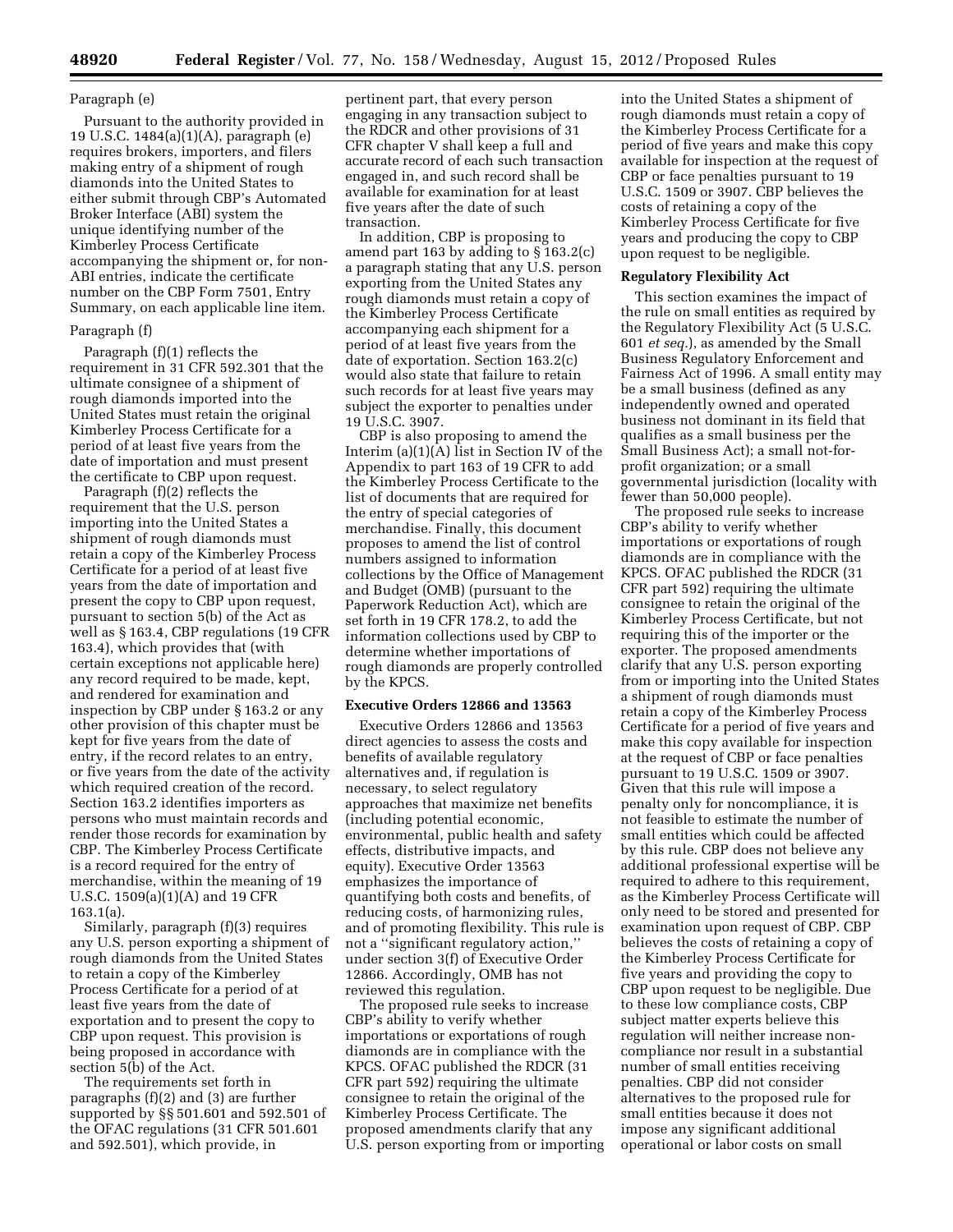entities for compliance. CBP is unaware of any other federal rules which conflict with the requirements of the proposed rule.

Because the penalty for noncompliance may be greater than \$500 (in 1980 dollars), constituting a significant impact for a small entity, the economic impact of noncompliance with this would be considered significant. However, as discussed above CBP subject matter experts do not believe this rule will increase noncompliance with the KPCS for small entities. Thus, CBP does not believe this rule will have a significant impact on a substantial number of small entities. CBP welcomes any comments regarding this assessment. If CBP does not receive any comments contradicting this finding, CBP will certify that this rule will not have a significant economic impact on a substantial number of small entities at the final rule stage.

# **Paperwork Reduction Act**

Under the Paperwork Reduction Act, an agency may not conduct or sponsor, and an individual is not required to respond to, a collection of information unless it displays a valid OMB control number. The collections of information contained in these regulations are provided for by OMB control number 1505–0198, to cover the requirements concerning CBP Form 7501, and by OMB control number 1651–0076, to cover the recordkeeping requirement.

#### **Signing Authority**

This document is being issued in accordance with § 0.1(a)(1) of the CBP Regulations (19 CFR 0.1(a)(1)) pertaining to the authority of the Secretary of the Treasury (or his/her delegate) to approve regulations related to certain customs revenue functions.

# **List of Subjects**

# *19 CFR Part 12*

Customs duties and inspection, Economic sanctions, Entry of merchandise, Foreign assets control, Exports, Imports, Prohibited merchandise, Reporting and recordkeeping requirements, Restricted merchandise, Sanctions.

#### *19 CFR Part 163*

Administrative practice and procedure, Customs duties and inspection, Exports, Imports, Penalties, Reporting and recordkeeping requirements.

# *19 CFR Part 178*

Administrative practice and procedure, Imports, Reporting and recordkeeping requirement.

# **Proposed Amendments to the CBP Regulations**

For the reasons set forth above, parts 12, 163, and 178 of title 19 of the Code of Federal Regulations (19 CFR parts 12, 163, and 178) are proposed to be amended as set forth below.

# **PART 12—SPECIAL CLASSES OF MERCHANDISE**

1. The general authority citation for part 12, CBP regulations, continues to read, and a new specific authority citation for § 12.152 is added to read, as follows:

**Authority:** 5 U.S.C. 301; 19 U.S.C. 66, 1202 (General Note 3(i), Harmonized Tariff Schedule of the United States (HTSUS)), 1624.

\* \* \* \* \* Section 12.152 also issued under 19 U.S.C. 1484, 1498; the Clean Diamond Trade Act (Pub. L. 108–19, 117 Stat. 631 (19 U.S.C. 3901 *et seq.*)); Executive Order 13312 dated July 29, 2003.

2. In part 12, a new § 12.152 is added to read as follows:

#### **§ 12.152 Prohibitions and conditions on the importation and exportation of rough diamonds.**

(a) *General.* The Clean Diamond Trade Act (Pub. L. 108–19) requires the President, subject to certain waiver authorities, to prohibit the importation into, or exportation from, the United States, of any rough diamond, from whatever source, that has not been controlled through the Kimberley Process Certification Scheme. By Executive Order 13312 dated July 29, 2003, published in the **Federal Register**  (68 FR 45151) on July 31, 2003, the President implemented the Clean Diamond Trade Act, effective for rough diamonds imported into, or exported from, the United States on or after July 30, 2003. Pursuant to Executive Order 13312, the Office of Foreign Assets Control (OFAC), Department of the Treasury, promulgated the Rough Diamonds Control Regulations (*see* 31 CFR part 592). Any persons importing into or exporting from the United States a shipment of rough diamonds must comply with the requirements of CBP, OFAC, and the U.S. Census Bureau (15 CFR part 30).

(b) *Definitions.* For purposes of this section, the following definitions apply:

(1) *Controlled through the Kimberley Process Certification Scheme.*  ''Controlled through the Kimberley Process Certification Scheme'' means meeting the requirements set forth in 31 CFR 592.301;

(2) *Kimberley Process Certificate.*  ''Kimberley Process Certificate'' means a

forgery resistant document that meets the minimum requirements listed in Annex I of the Kimberley Process Certification Scheme, as well as the requirements listed in 31 CFR 592.307;

(3) *Rough diamond.* ''Rough diamond'' means any diamond that is unworked or simply sawn, cleaved, or bruted and classifiable under subheading 7102.10, 7102.21, or 7102.31 of the Harmonized Tariff Schedule of the United States;

(4) *United States.* ''United States'', when used in the geographic sense, means the several states, the District of Columbia, and any commonwealth, territory, or possession of the United States; and

(5) *United States person.* ''United States person'' means:

(i) Any United States citizen or any alien admitted for permanent residence into the United States;

(ii) Any entity organized under the laws of the United States or any jurisdiction within the United States (including its foreign branches); and

(iii) Any person in the United States. (c) *Original Kimberley Process Certificate.* A shipment of rough diamonds imported into, or exported from, the United States must be accompanied by an original Kimberley Process Certificate.

(d) *Formal Entry Required.* Formal entry is required when importing a shipment of rough diamonds. Formal entry procedures are prescribed in part 142 of this chapter.

(e) *Report of Kimberley Process Certificate Unique Identifying Number.*  Customs brokers, importers, and filers making entry of a shipment of rough diamonds must either submit through CBP's Automated Broker Interface (ABI) system the unique identifying number of the Kimberley Process Certificate accompanying the shipment or, for non-ABI entries, indicate the certificate number on the CBP Form 7501, Entry Summary, on each applicable line item.

(f) *Maintenance of Kimberley Process Certificate.* (1) *Ultimate consignee.* The ultimate consignee identified on the CBP Form 7501, Entry Summary, or its electronic equivalent filed with CBP in connection with an importation of rough diamonds must retain the original Kimberley Process Certificate for a period of at least five years from the date of importation and must make the certificate available for examination at the request of CBP.

(2) *Importer.* The U.S. person that importsinto the United States a shipment of rough diamonds must retain a copy of the Kimberley Process Certificate accompanying the shipment for a period of at least five years from